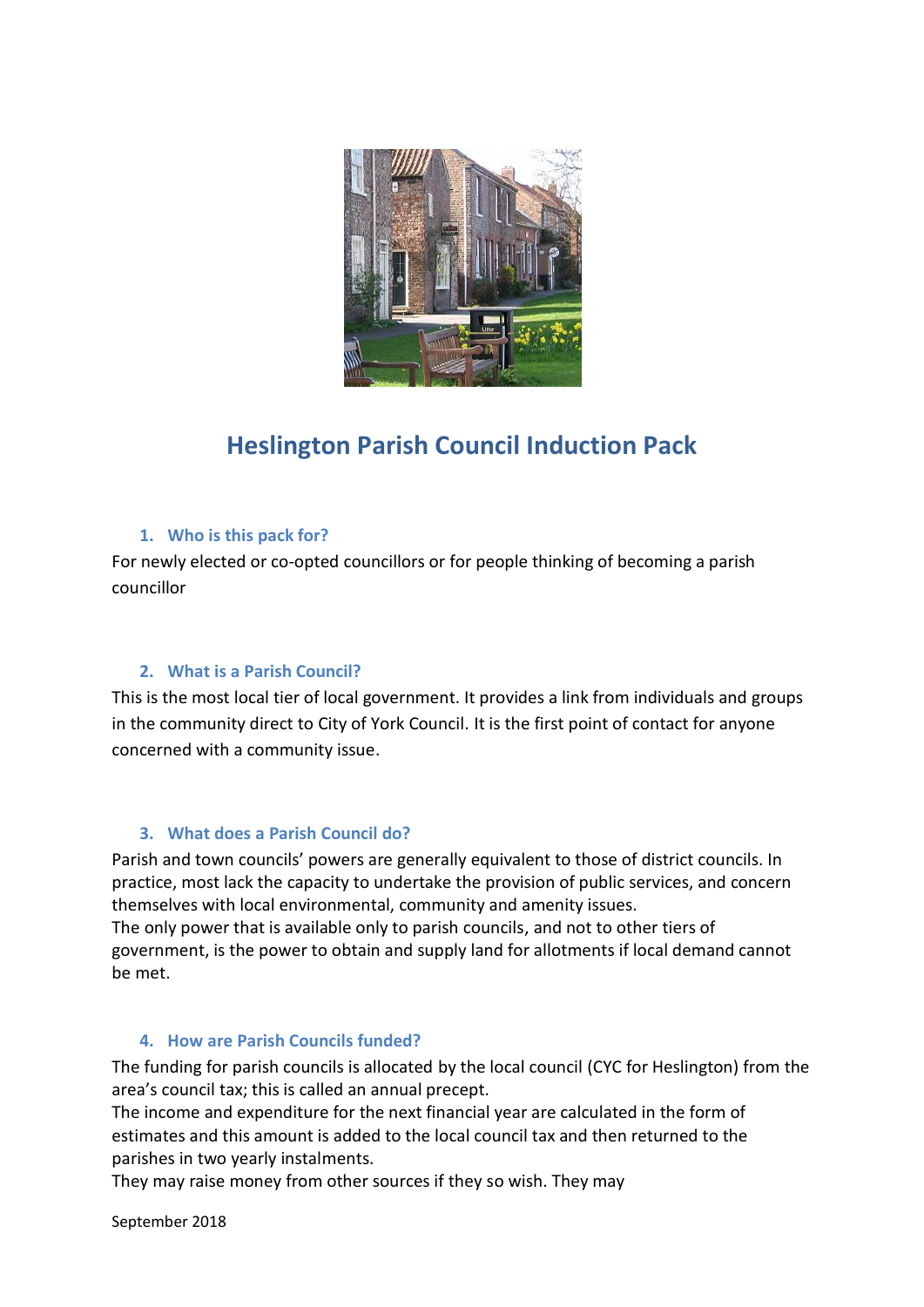- apply to the ward for funds for specific purposes
- accept gifts from parishioners
- raise money from grant -making bodies or Government initiatives.
- set up lotteries to raise funds locally, though they must hold a licence from the Gambling Commission under section 98 of the Gambling Act 2005.
- set up a public subscription for a specific purpose, to be subscribed to by electors in the parish.

#### **5. Who are the Parish Council?**

They are democratically elected but can be co-opted. Heslington Parish Council (HPC) has a quota of 9 councillors.

5.1 Criteria for being a Parish Councillor:

- A citizen of Britain, the Commonwealth or the European Union
- At least 18 on the day that he or she is nominated
- A registered to vote within the parish
- A resident in the parish, or within three miles of the parish, or working full time in the parish for at least 12 months prior to the nomination or election day

A person is disqualified from holding office as a parish councillor if:

- They hold a paid office, or other place of profit in the council
- They are the subject of a bankruptcy restriction order or interim order
- They have been convicted of a criminal offence and sentenced to more than 3 months imprisonment within the last five years
- They incur illegal expenditure (when acting as a councillor) of over £2,000, or are found guilty of using corrupt or illegal practices

5.2 There is a professional clerk to the parish council who is accountable to the parish council via the chair. The Clerk to Heslington Parish Council holds the Certificate in Local Council Administration (CiLCA) qualification. This provides a broad knowledge of all the aspects of a clerk's work - roles and responsibilities, the law, procedures, finance planning and community involvement.

The Clerk to the Council will be the Proper Officer of the Council and as such is under a statutory duty to carry out all the functions, and in particular to serve or issue all the notifications required by law of a local authority's Proper Officer.

A job description will always list the duties in detail but here's a useful summary:

- ensures that the council conducts its business lawfully
- administers the council's paperwork/post meeting work
- ensures that meeting papers are properly prepared and the public is aware of meeting times
- implements the council's decision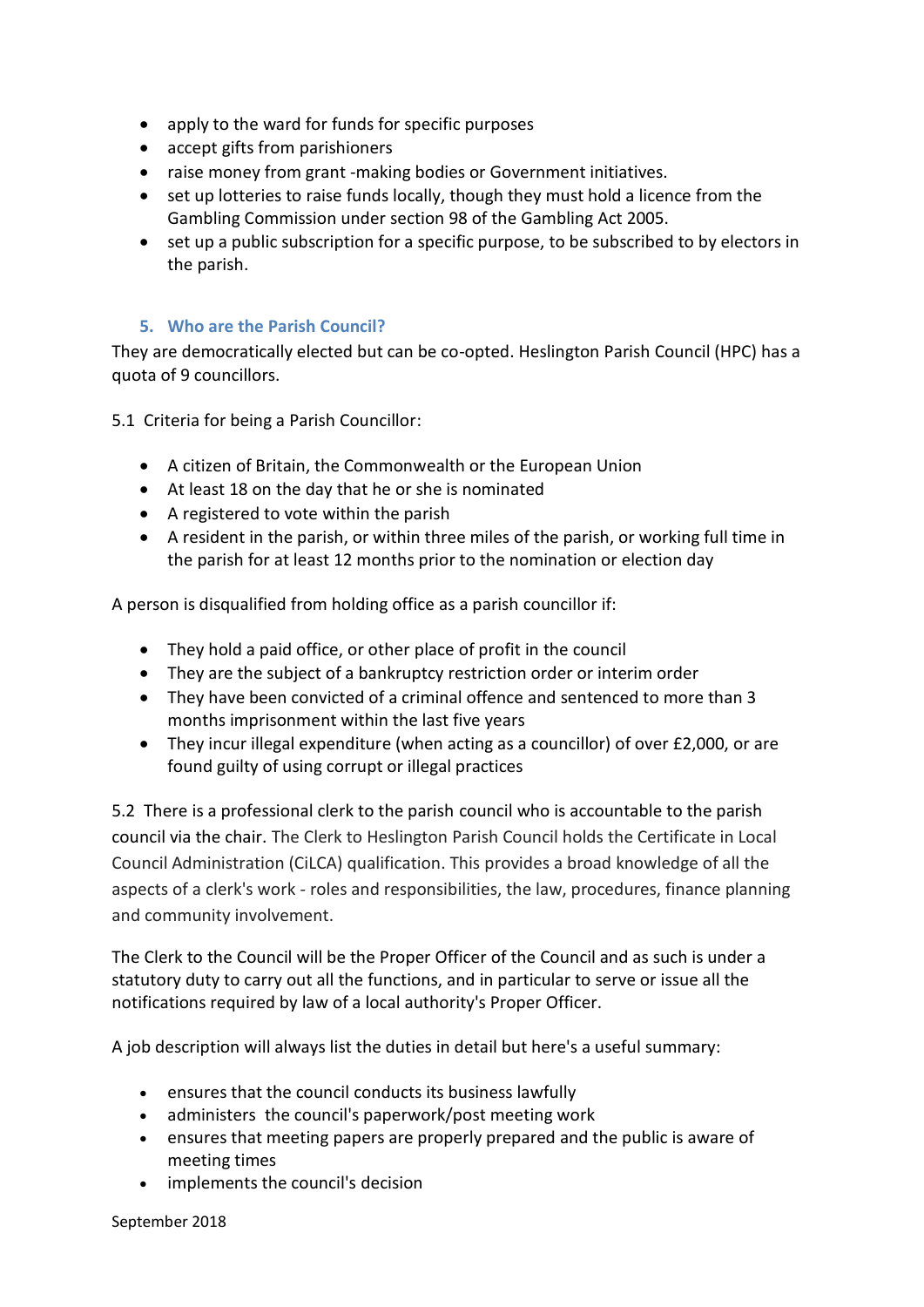- keeps property registers and other legal documents
- $\cdot$  keeps up to date by training /qualification
- responsible Financial Officer responsible for all financial records of the Council and the careful administration of its finances.

#### **6. What comprises Heslington Parish?**

Heslington Parish is partly in the Fulford and Heslington Ward and partly in the Hull Road Ward of City of York Council. The map below shows the parish boundaries. It comprises the church of St Paul's , the village of Heslington and surrounding farmland interspersed with a number of farmsteads and individual houses and also includes most of the University of York (East and West campuses), and the Science Park.

Heslington parish has a population of 4792 (2011 census). As well as individual dwellings there are houses of multiple occupation (HMOs), student halls of residence, residential care facilities and alms houses within the parish. There are also amenities including shops, a post office, 2 public houses, a bank, a village meeting room, a scout hut, a sports field and a children's playground.

Within the parish, there are a number of designated Green Spaces, a Site of Special Scientific Interest (SSSI) at Heslington Tilmire a site of importance for Nature Conservation (SINC) on Elvington airfield and an allotment site.

#### **7. What does the HPC enact, influence or comment on?**

HPC works alongside City of York Council on many matters including

- road and footpath maintenance
- street furniture e.g. lighting
- Planning applications as a statutory consultee
- the Neighbourhood Plan (NP).
- Promoting the Village Design Statement (VDS) and the Conservation area which covers a substantial part of the centre of the village
- The Village Meeting Room which is owned by HPC and managed via the Meeting Room Committee

The HPC is represented in local community committees for

- Yorkshire Local Councils Association
- Heslington East Community Forum
- Good Neighbourhood Forum
- Ouse and Derwent Drainage Board
- Heslington Sportsfield
- York Environment Forum
- Alms House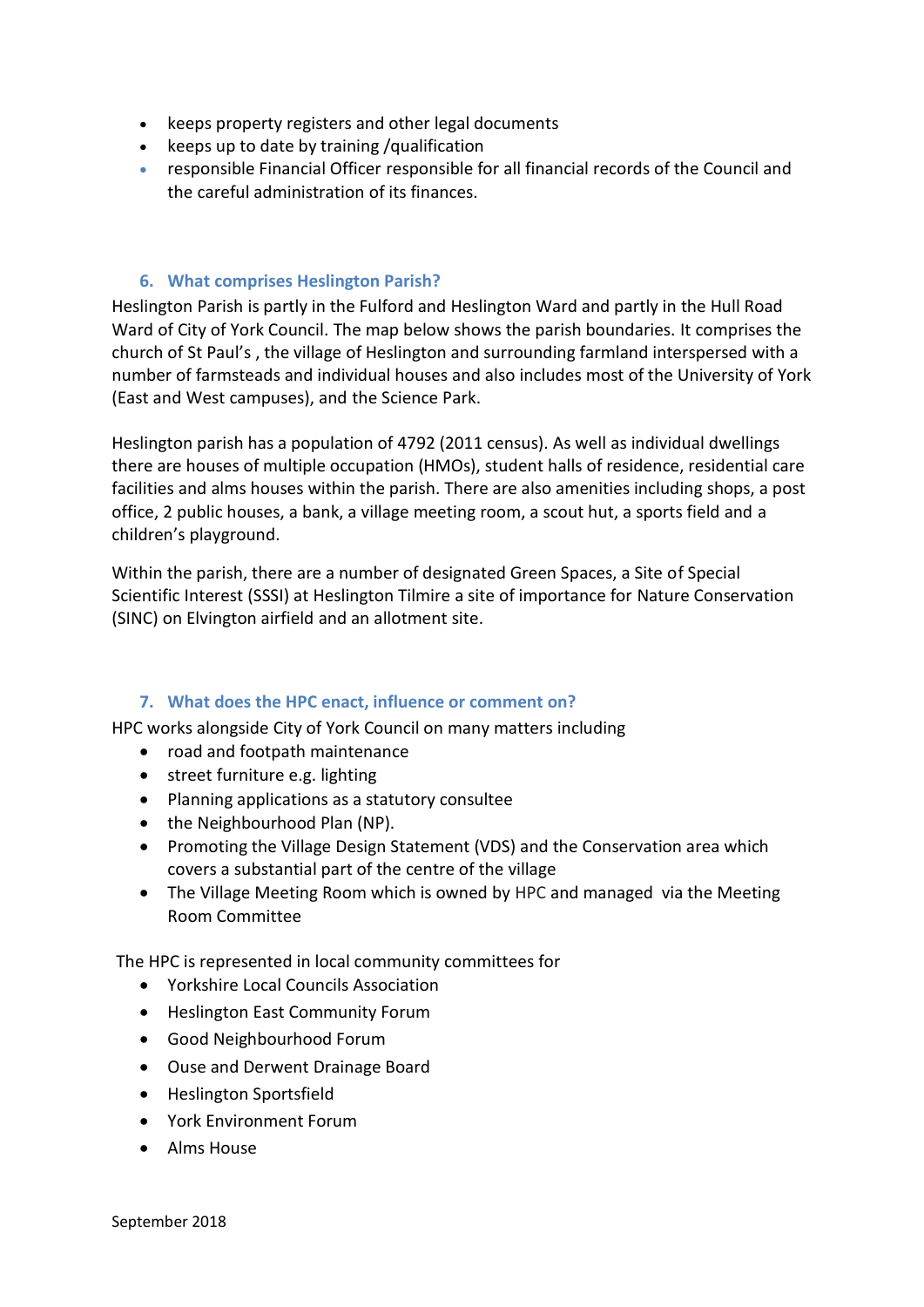It works closely with the local police team on law enforcement. It gives support to numerous village groups and organisations

#### **8. What happens at HPC meetings?**

It meets monthly on the third Tuesday of the month in The Village Meeting Room.

8.1 Before the meeting:

- the agenda is sent out to councillors a week or so beforehand by the Parish Clerk and posted on the village notice board by a councillor
- Minutes of the previous meeting are circulated and amendments requested
- there is dissemination of correspondence, planning applications within the parish and any other HPC related information sent out in between meetings. Some of these will be discussed at the following meeting.

8.2 At the meeting

- There is a public session followed by a public meeting and a closed session.
- At least 3 councillors are required to attend for the meeting to be quorate
- Minutes are taken by the Parish Clerk

#### **9. HPC Agenda**

The agenda is made up of a public session, a public meeting and a close session. Members of the public may attend and may raise concerns at the start of the meeting in the public session. They may then observe the public meeting. All but councillors are excluded from the closed session.

There are standing items on the agenda month by month.

Some may be obscure e.g.

2. Declarations of Interest

As part of joining the parish council you will be asked to sign a declaration of interest form.

The interests are of two types, personal or pecuniary.

*Type A: Personal – A personal interest is when a topic under consideration where a Councillor or a member of their family or close associate might benefit, to a greater extent than the majority of those in the Parish from a Council decision but does not affect the Councillor's judgement of the public interest.*

*Type B: Pecuniary – A pecuniary interest is when a topic under consideration - where a Councillor would gain financially from any decision made by the*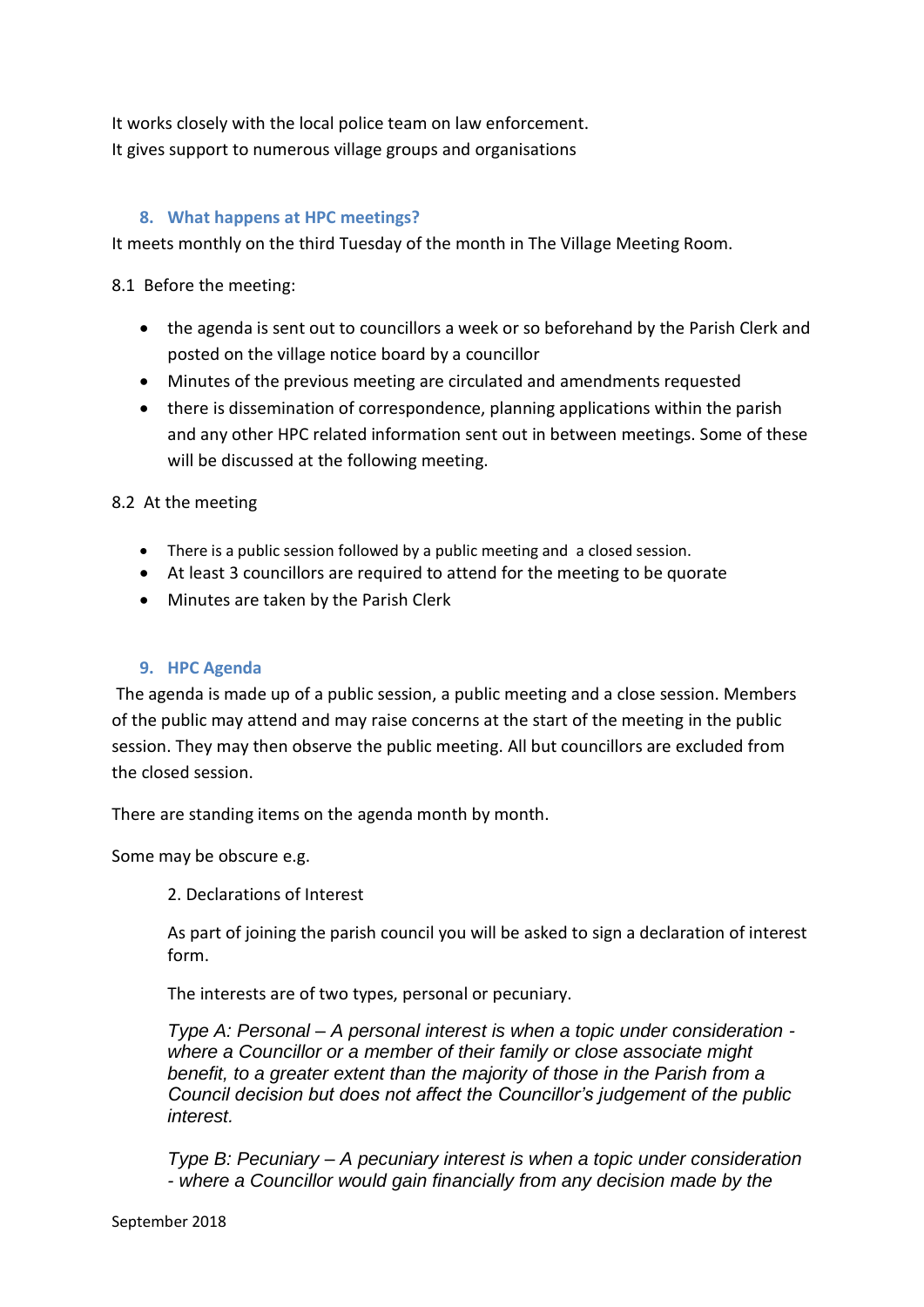*Council; this could relate to goods or services which might be required by the Parish Council and includes Councillor's partners, spouses or relatives; such interests must be declared or it will be considered as breaking the law and could incur a fine of up to £5000 and disqualification as a Councillor for up to 5 years for failure to disclose.*

In addition, items may come up on the agenda in which you have a specific interest which was not relevant at the time of your enrolment. At the meeting the councillor only has to declare that they have an interest, not what it is, and only if it is not already entered in the member's register of interests or if they have not notified the Monitoring Officer of it.

Type A Personal: where a matter arises at a meeting which relates to an interest in Appendix A the member shall not participate in a discussion or vote on the matter. The member must withdraw from the meeting room entirely.

Type B Pecuniary: the member shall not vote on the matter. They may speak on the matter only if members of the public are also allowed to speak at the meeting i.e. they are speaking as a member of the public

#### 6.3.2 Article 4 (2) Direction

An Article 4<sup>(1)</sup> direction is made by the local planning authority (CYC). It restricts the scope of permitted development rights in relation to a particular area or site.

Where an Article 4 direction is in effect, a planning application may be required for development that would otherwise have been permitted development. Article 4 directions are used to control works that could threaten the character of an area of acknowledged importance, such as a conservation area.

*1 Directions restricting permitted development is Article 4 of the GDPO. Para 2 refers. Hence Article 4 (2).*

#### 6.3.2 CYC Community Governance Review

Ward boundaries are modified according to changing population to make each ward roughly equal. As part of this process, Heslington was recently divided between two wards - Hull Road and Fulford. This has required a different procedure for nominations and elections to council which needs to be rationalised through the CYC Community Governance review.

#### 13.5.2 Lengthsman role

The lengthsman is a paid employee of the parish council. The lengthsman's role is to keep the village tidy and litter free, to inform the HPC of repair jobs that need doing or issues that the HPC might need to act on.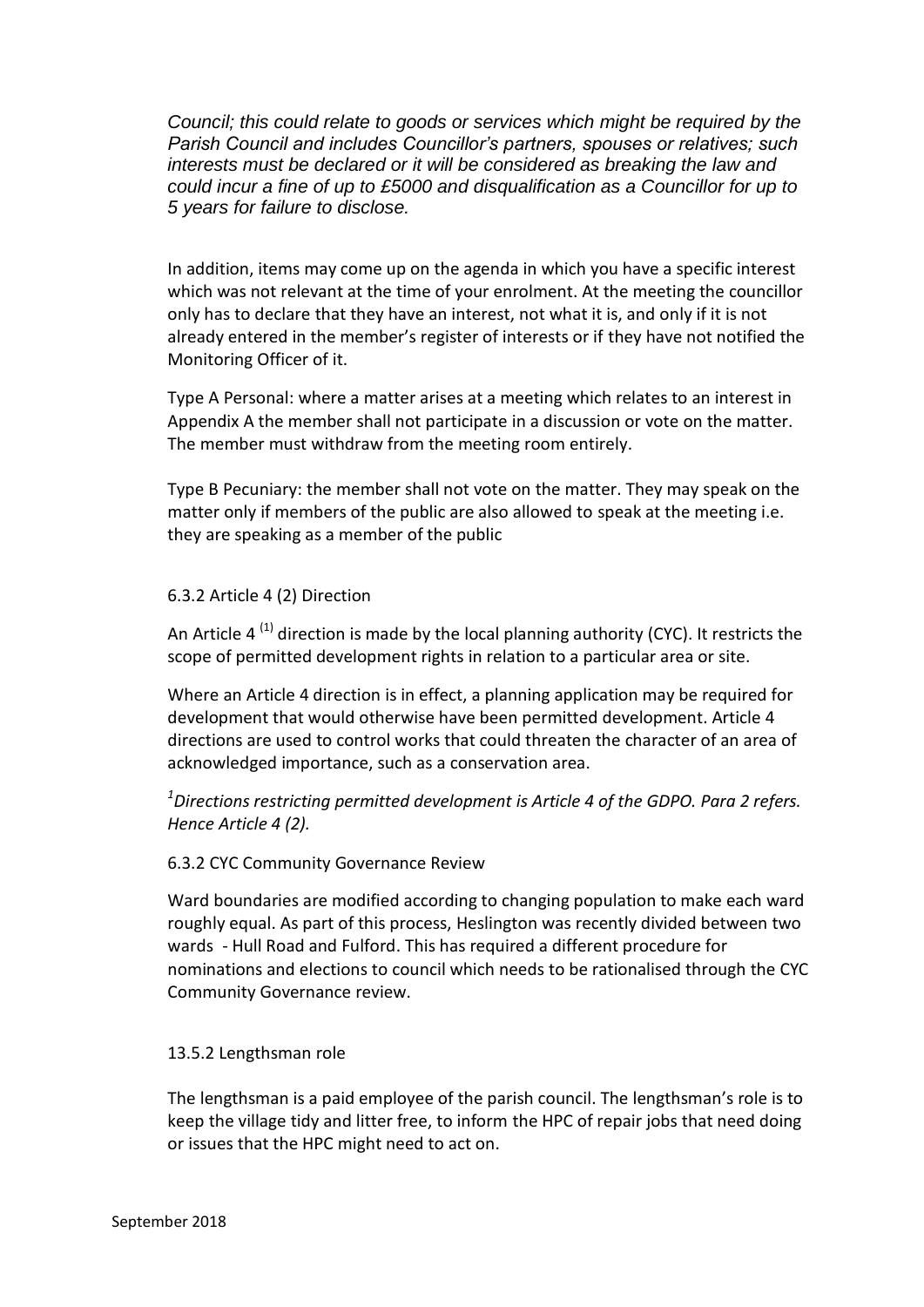#### **10. How does the HPC communicate with its electorate?**

There is a Parish website *https://www.heslington.org.uk/*

A Newsletter is delivered to all households 3 times a year, and posted on the website.

The village notice board, on the gable end between Keepers Cottage and Home Farm on Main Street, displays Parish Council agendas, minutes, names of councillors and contact details for the parish clerk as well as any other parish notices.

The public can attend meetings. All meetings have an open section and the public are welcome to attend.

Contact details for the parish clerk are available in the newsletter, on the notice board, and on the website.

Public can raise issues by post/email/phone to parish councillors, ward councillors or the parish clerk.

#### **11. What are the responsibilities of HPC members?**

- Attend meetings as far as possible
- Undertake roles in working groups as required
- Follow up agreed actions from meetings or from correspondence between meetings
- Respond to correspondence between meetings, largely by email
- Maintain a respectful professional attitude and encourage full and open participation
- Maintain confidentiality as required

Some parish business correspondence requires a brief response between meetings. If there are larger projects, such as the York Local Plan, this may require actions and communications between meetings. Working groups vary in the range of activity required at different times. HPC representatives to our link organisations will attend their scheduled meetings or arrange a deputy via the chair when possible.

## **12. Maintaining clarity between roles**

As a councillor you will demonstrate an open mind for any issues that are discussed. If you have a personal interest in an issue, or you have already communicated about an issue to the authorities as an individual, e.g. a planning application that affects you, this must be declared at the HPC meeting when the issue is tabled. Being a councillor does not prevent you responding to an issue as an individual, but this must be shared with the HPC before they respond as a representative group, or should be acted on by individuals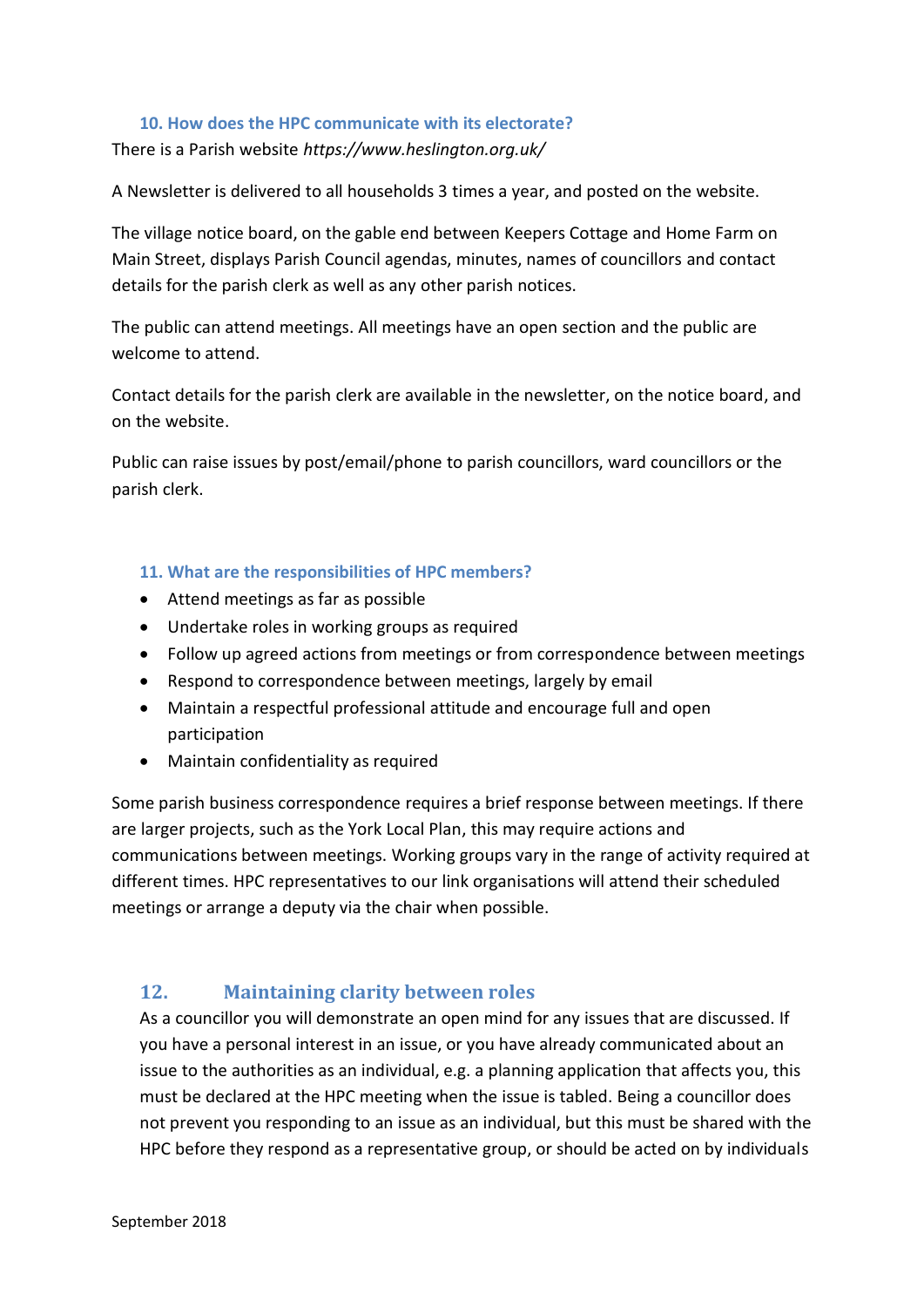after the matter has been discussed in HPC. This complies with "**the seven principles of public life**" which are available from the Parish Clerk.

#### **13. What training and support is available for new councillors?**

This induction pack is intended for all new councillors as a brief guideline.

There are courses given by Yorkshire Local Councils Associations on a range of topics. This are for councillors at all levels including parish councillors.

#### **14. Where can I find out more?**

Heslington parish websit[e www.heslington.org.uk](http://www.heslington.org.uk/) for information about parish council business, policies and finances

#### National Association of Local Councils

<https://www.nalc.gov.uk/library/our-work/1864-parliamentary-briefing-paper-2/file>

#### General information about parish councils

<https://www.localgov.co.uk/What-are-parish-councils/35176>

Yorkshire Local Councils Associations, York House, Outgang Lane, Osbaldwick, YORK, YO19 5UP. Tel: 01904 436622. E-mail: [admin@yorkshirelca.gov.uk](mailto:admin@yorkshirelca.gov.uk)